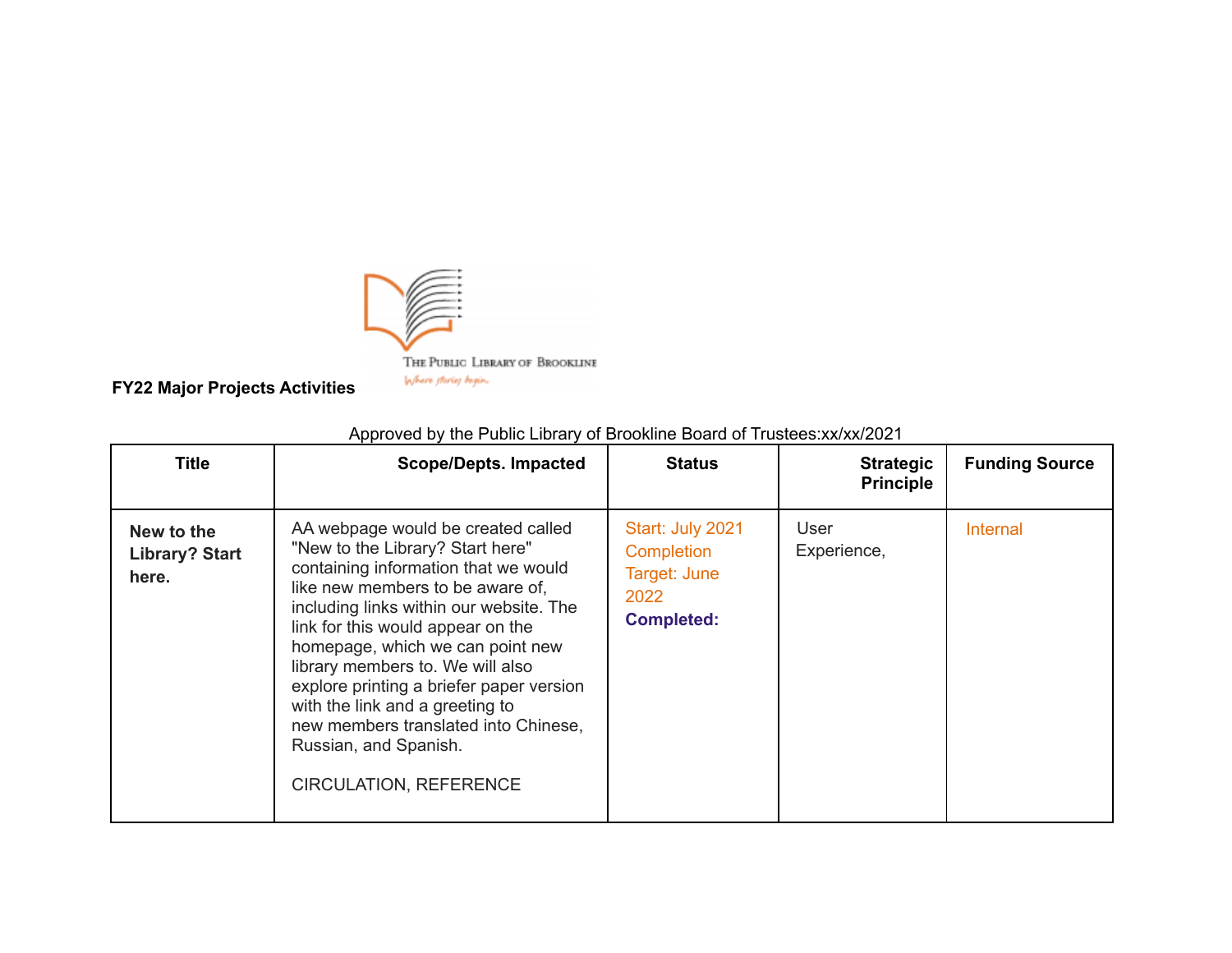| <b>Title</b>                                        | <b>Scope/Depts. Impacted</b>                                                                                                                                                                                                                                                                                                                                                                                | <b>Status</b>                                                               | <b>Strategic</b><br><b>Principle</b>                                                        | <b>Funding Source</b>             |
|-----------------------------------------------------|-------------------------------------------------------------------------------------------------------------------------------------------------------------------------------------------------------------------------------------------------------------------------------------------------------------------------------------------------------------------------------------------------------------|-----------------------------------------------------------------------------|---------------------------------------------------------------------------------------------|-----------------------------------|
| <b>Expanding ELL</b><br>opportunities<br>and access | Increase signage and collections in<br>other languages, offer more ELL<br>programs and opportunities for<br>non-native English speakers to<br>participate in programs by leveraging<br>our technology to provide more remote<br>learning opportunities. Expand our<br>tutoring program using technology to<br>train tutors and connect them remotely<br>with English Language Learners.<br><b>REFERENCE</b> | Start: July 2021<br>Completion<br>Target: June<br>2022<br><b>Completed:</b> | User<br>Experience,<br>Collections,<br>Community<br>Connections,<br>Learning and<br>Culture | Internal,<br><b>Supply Budget</b> |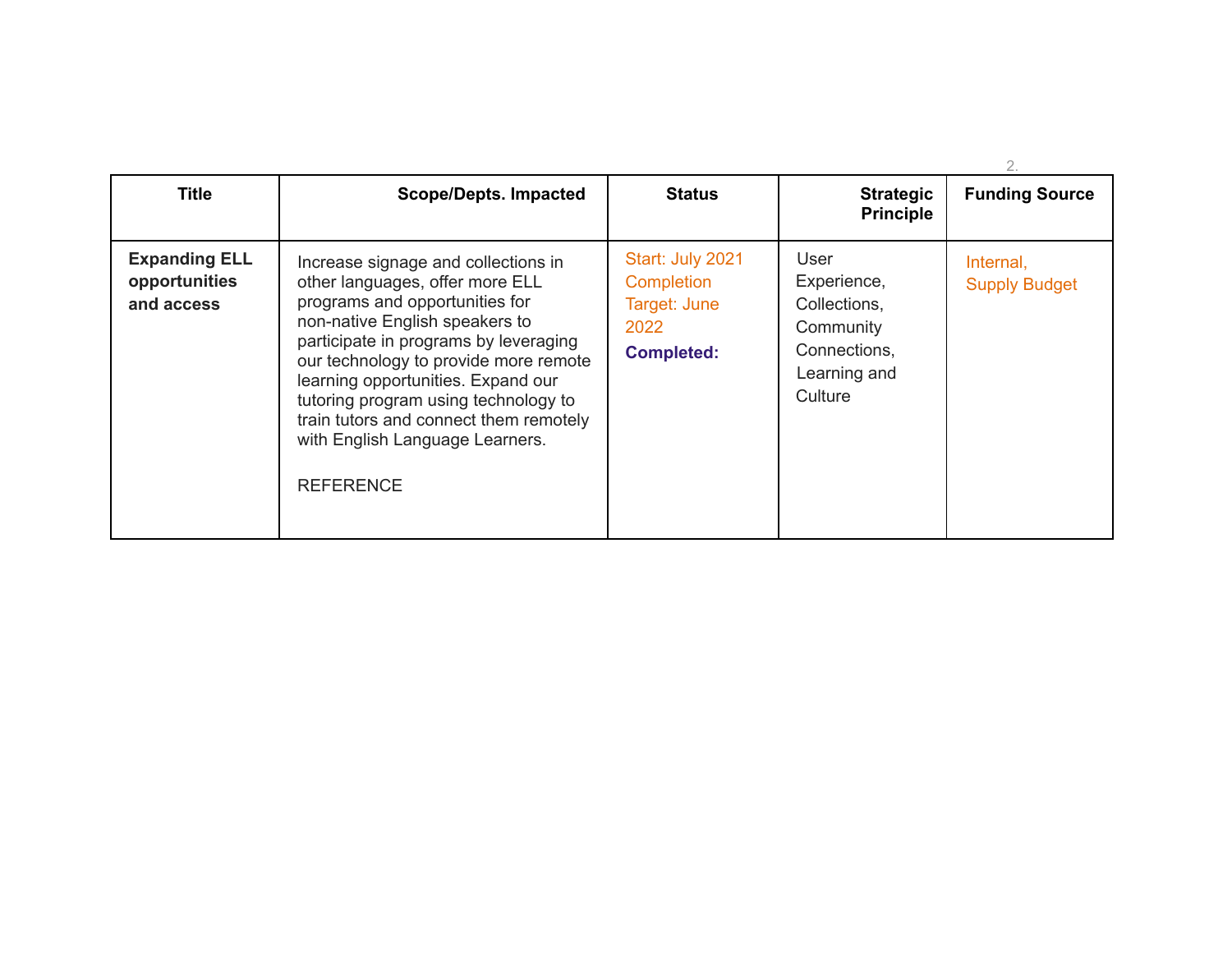| <b>Title</b>                                                       | <b>Scope Depts. Impacted</b>                                                                                                                                            | <b>Status</b>                                                               | <b>Strategic Principle</b>                       | <b>Funding Source</b>             |
|--------------------------------------------------------------------|-------------------------------------------------------------------------------------------------------------------------------------------------------------------------|-----------------------------------------------------------------------------|--------------------------------------------------|-----------------------------------|
| <b>Public</b><br>Reintegration<br>into Library<br><b>Buildings</b> | Acclimating the public to potential new<br>layout, equipment, and policies once<br>they may be safely reinvited into the<br>library buildings<br><b>ALL DEPARTMENTS</b> | Start: July 2021<br>Completion<br>Target: June<br>2022<br><b>Completed:</b> | User Experience,<br>Innovation and<br>Technology | Internal, Supply<br><b>Budget</b> |

| <b>Title</b>                                                   | <b>Scope Depts. Impacted</b>                                                                                                                                                     | <b>Status</b>                                                                   | <b>Strategic Principle</b> | <b>Funding Source</b>                      |
|----------------------------------------------------------------|----------------------------------------------------------------------------------------------------------------------------------------------------------------------------------|---------------------------------------------------------------------------------|----------------------------|--------------------------------------------|
| <b>Design</b><br><b>Strategic</b><br>Plan:<br><b>FY23-FY27</b> | Convene strategic planning ad hoc<br>committee of Board of Library Trustees, and<br>adjunct staff committee to design new<br>strategic plan before current plan is<br>exhausted. | Start: July 2021<br>Completion<br>Target:<br>December 2022<br><b>Completed:</b> | <b>ALL</b>                 | <b>Board of Library</b><br><b>Trustees</b> |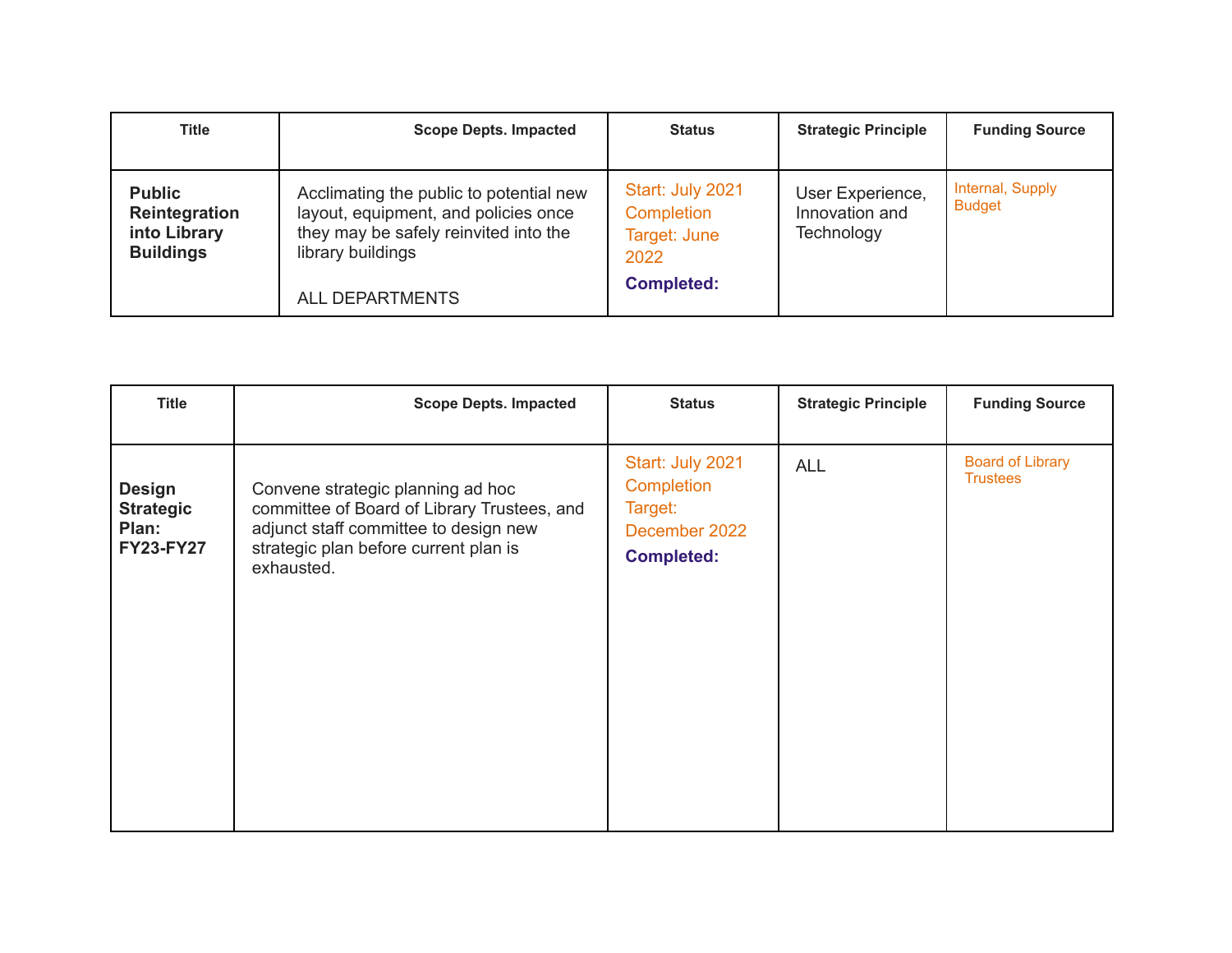| <b>Title</b>                                                             | <b>Scope Depts. Impacted</b>                                                                                                                                                                                                                                                                                                                                                                                                                             | <b>Status</b>                                                               | <b>Strategic Principle</b> | <b>Funding Source</b> |
|--------------------------------------------------------------------------|----------------------------------------------------------------------------------------------------------------------------------------------------------------------------------------------------------------------------------------------------------------------------------------------------------------------------------------------------------------------------------------------------------------------------------------------------------|-----------------------------------------------------------------------------|----------------------------|-----------------------|
| <b>Brookline</b><br><b>Village</b><br>nonfiction<br>cataloging<br>update | Parts of the Library's Dewey Decimal System schedule<br>for the adult nonfiction collection need to be updated.<br>This will require identifying outdated call numbers in the<br>schedule; reclassifying the books in the affected call<br>numbers and updating the schedule; changing the<br>spine labels and item records of the affected books;<br>and reshelving the items.<br>Technical Services, Reference and Circulation<br>departments impacted | Start: July 2021<br>Completion<br>Target: June<br>2022<br><b>Completed:</b> | Collections                | *Supply budget        |
|                                                                          |                                                                                                                                                                                                                                                                                                                                                                                                                                                          |                                                                             |                            |                       |

| <b>Status</b>                                                                                                           | <b>Scope Depts. Impacted</b>                                                                                                                                                                                                                                                                                                       | <b>Status</b>                                                               | <b>Strategic Principle</b>                                           | <b>Funding Source</b>                     |
|-------------------------------------------------------------------------------------------------------------------------|------------------------------------------------------------------------------------------------------------------------------------------------------------------------------------------------------------------------------------------------------------------------------------------------------------------------------------|-----------------------------------------------------------------------------|----------------------------------------------------------------------|-------------------------------------------|
| <b>Expanding</b><br>Youth<br><b>Services</b><br>programming<br>and<br>collections to<br>meet ELL<br>community<br>needs. | Align Youth Services World Language<br>Collection to Public Schools of Brookline ELL<br>student enrollment and community<br>population. Targeted expansion of Holiday<br>section to include more materials about<br>non-majority holidays. Grow and standardize<br>World Language storytimes and<br>programming.<br>Youth services | Start: July 2021<br>Completion<br>Target: June<br>2022<br><b>Completed:</b> | Collections,<br>Community<br>Connections,<br>Learning and<br>Culture | Internal, Brookline<br>Library Foundation |